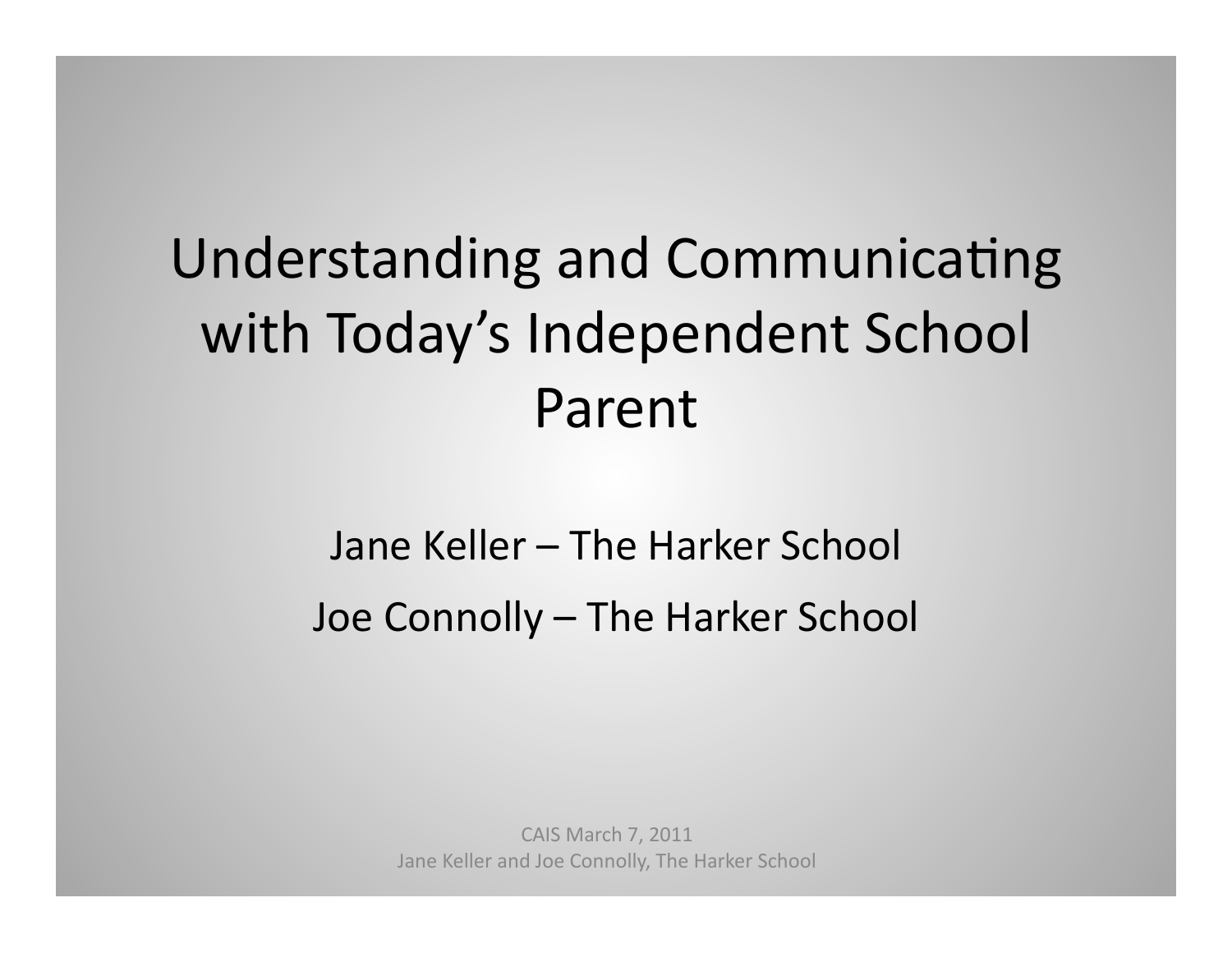# Understanding and Communicating with Today's Independent School Parent

Introductions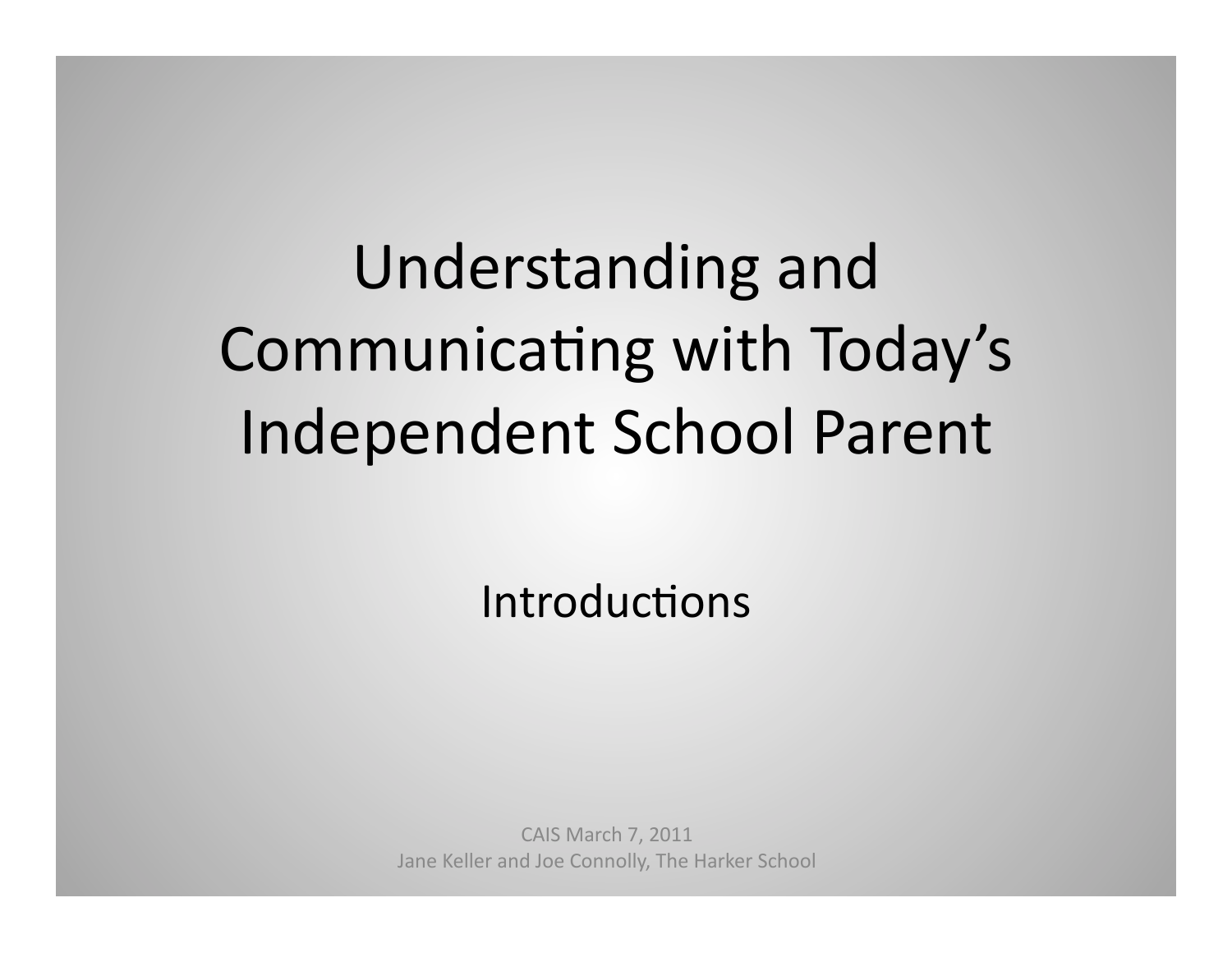Parent Teacher Conference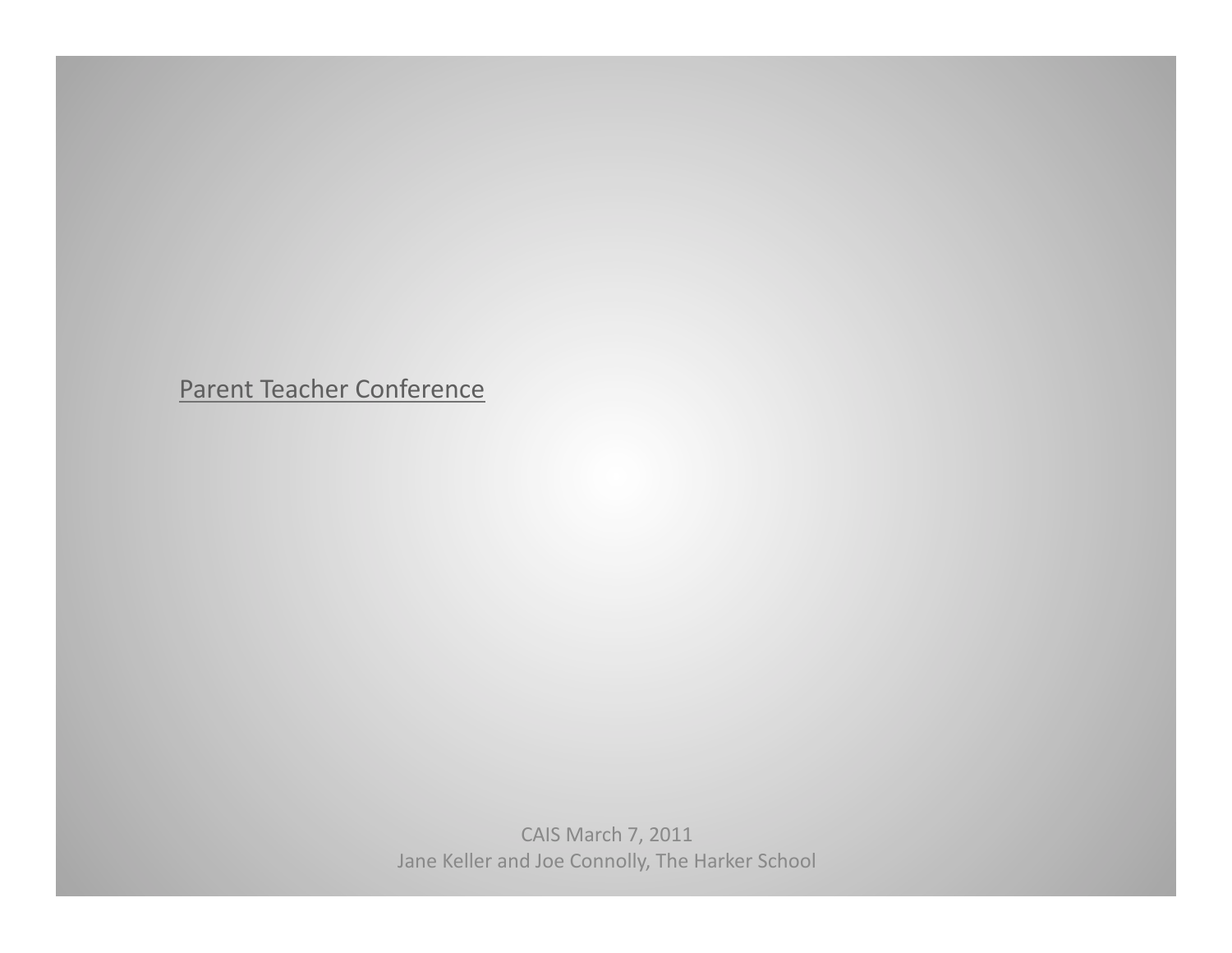# Agenda+

Understanding the independent school parent

Tips for success in communicating with parents

Partner Role Play – You be the teacher/parent – part 1 Discussion+

Partner Role Play – You be the teacher/parent – part 2 Discussion+

Role play for the whole group! Discussion+

Questions and Answers

Feedback Forms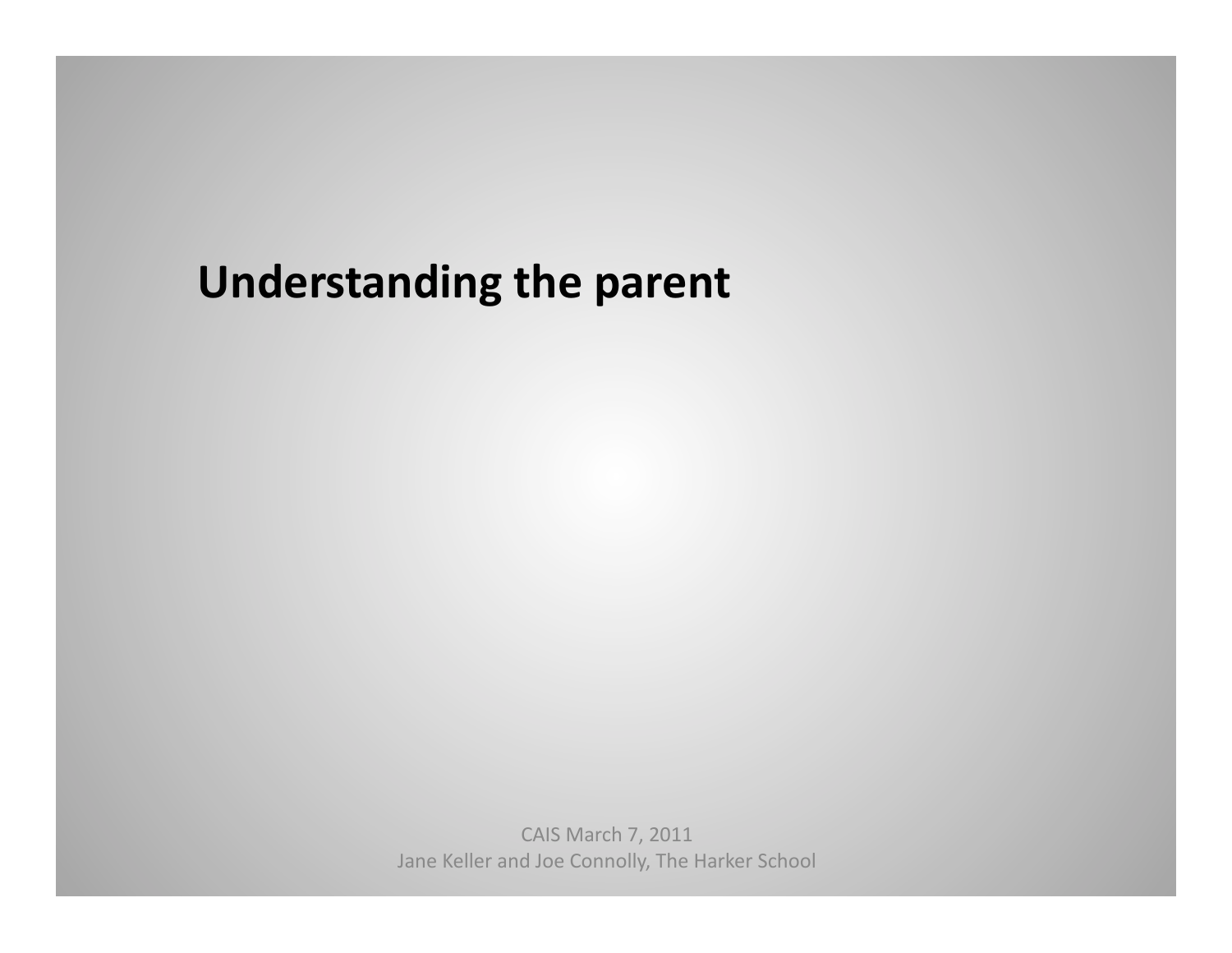# Realizing your role in the parent/teacher relationship

-You have the power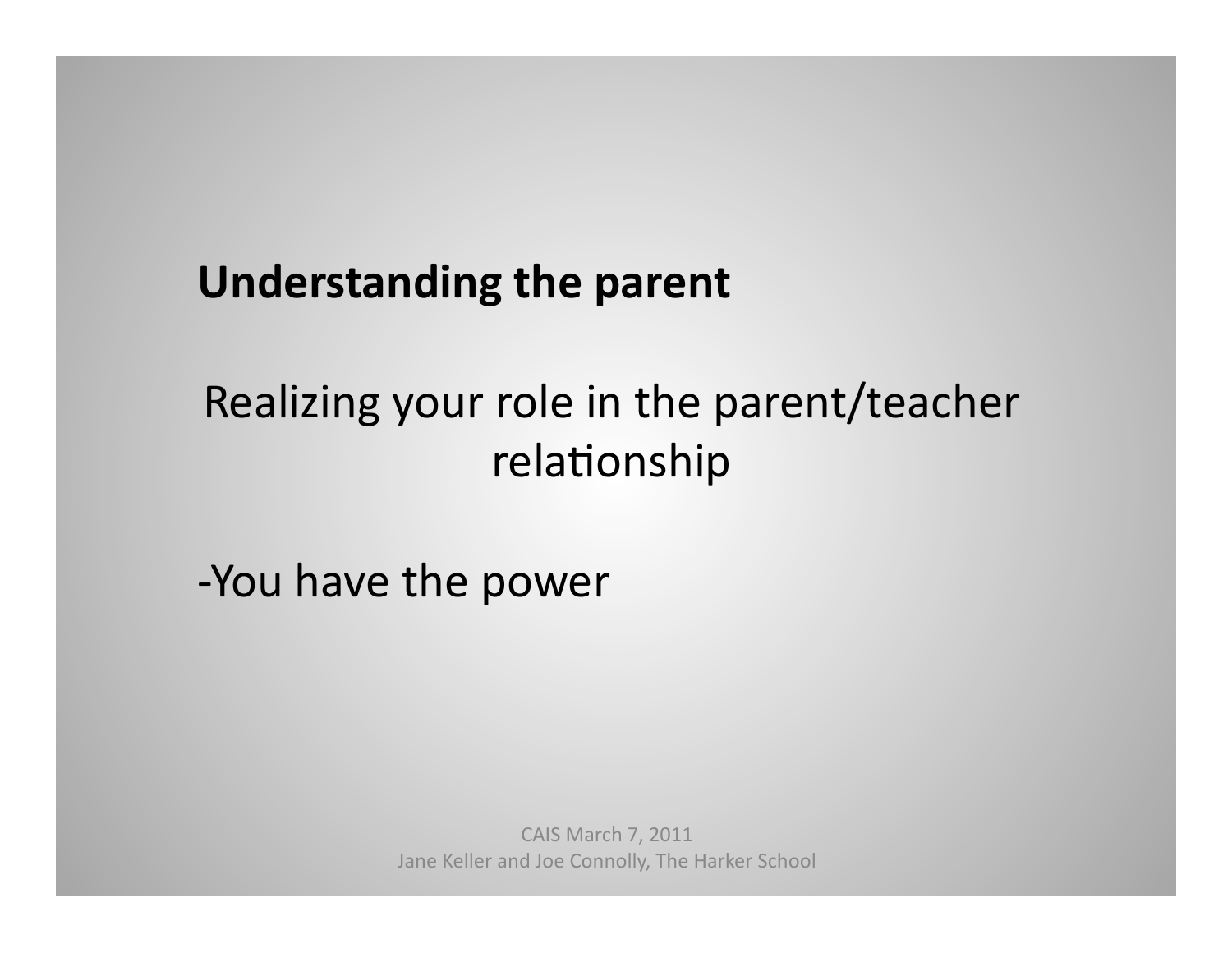# Appreciation for the parent's role in the relationship

-Parents are usually intimidated when meeting with school personnel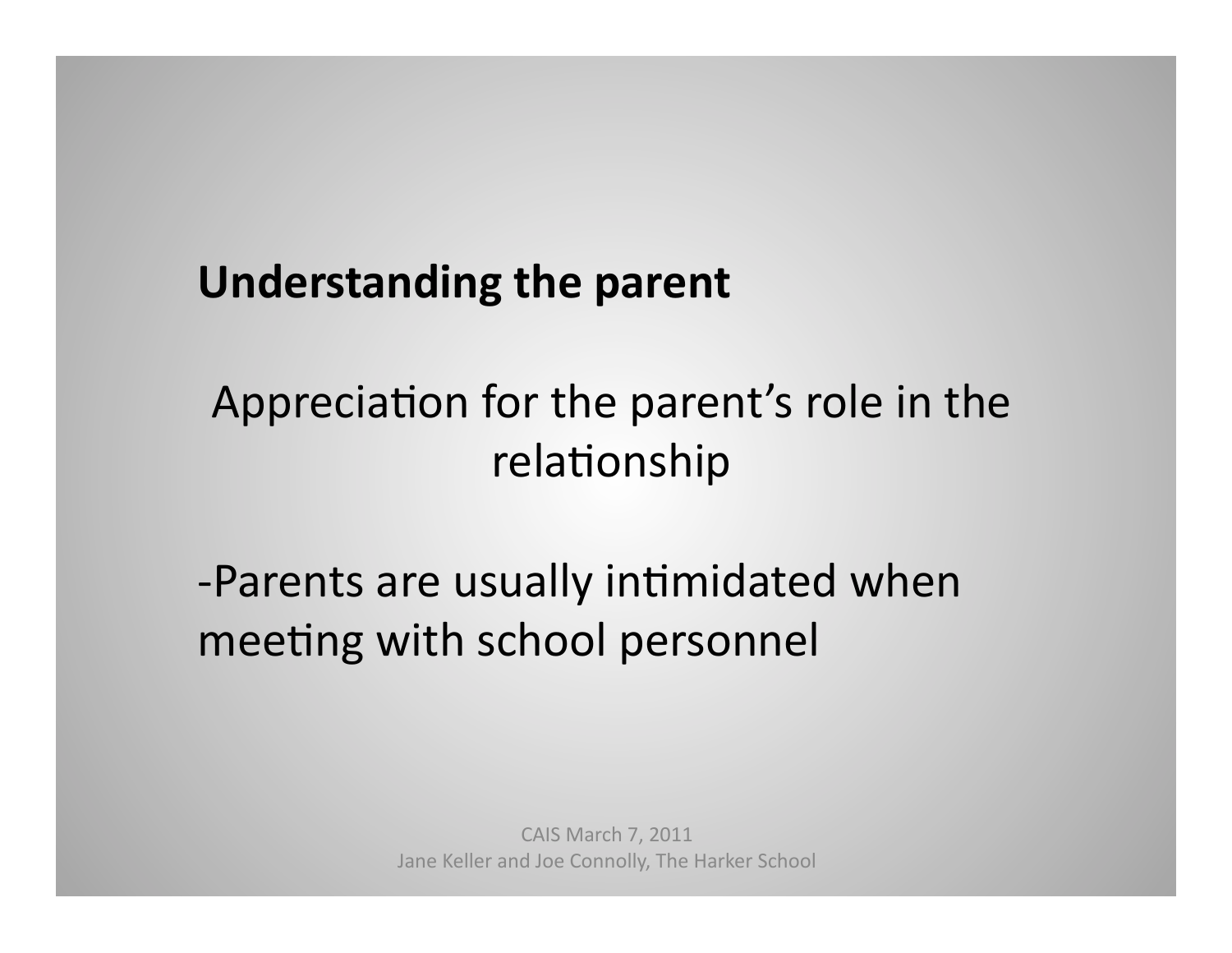Expect the unexpected

-Give yourself time to think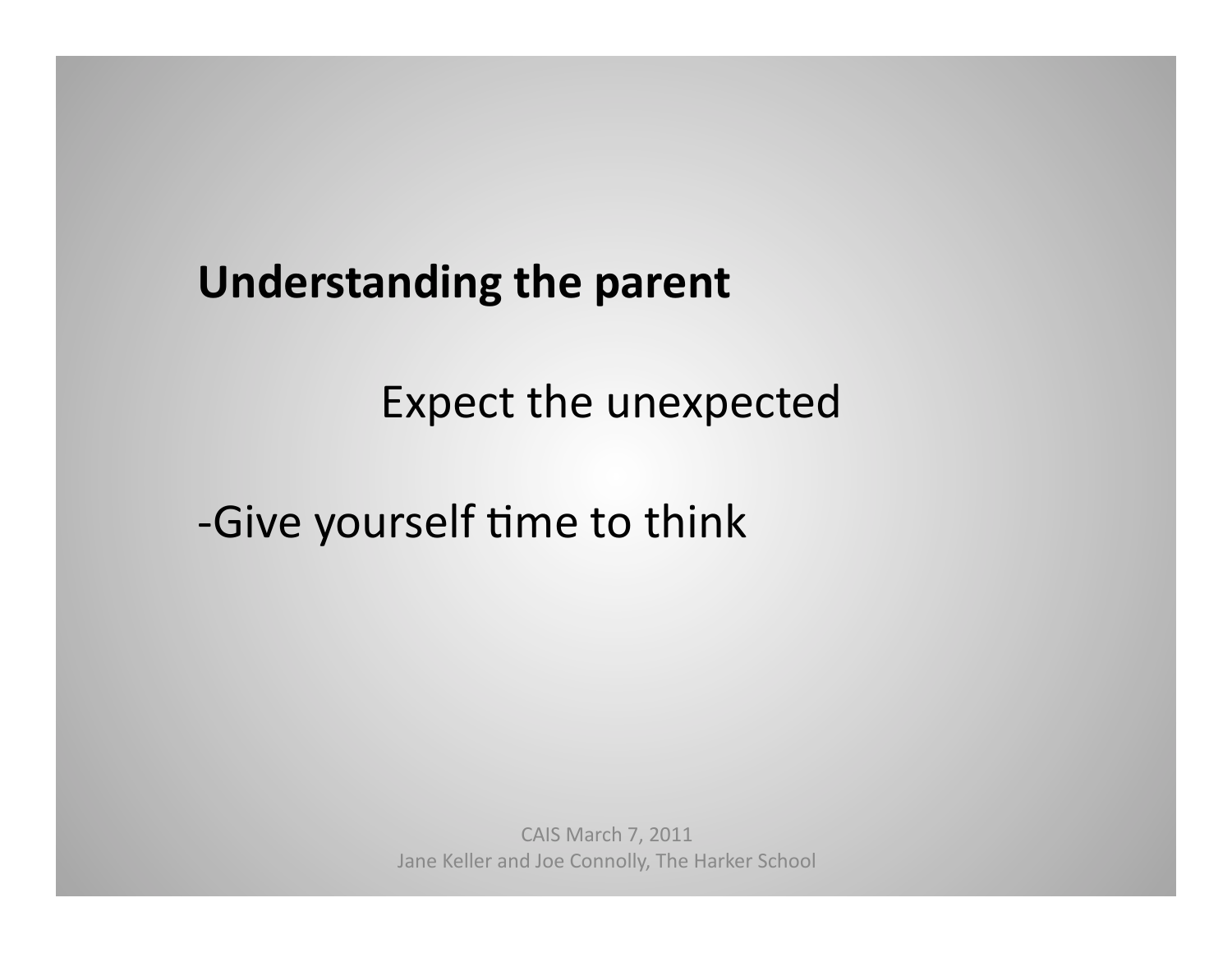Gaining perspective

-"Spend a day in the NICU"

-"He's my only child"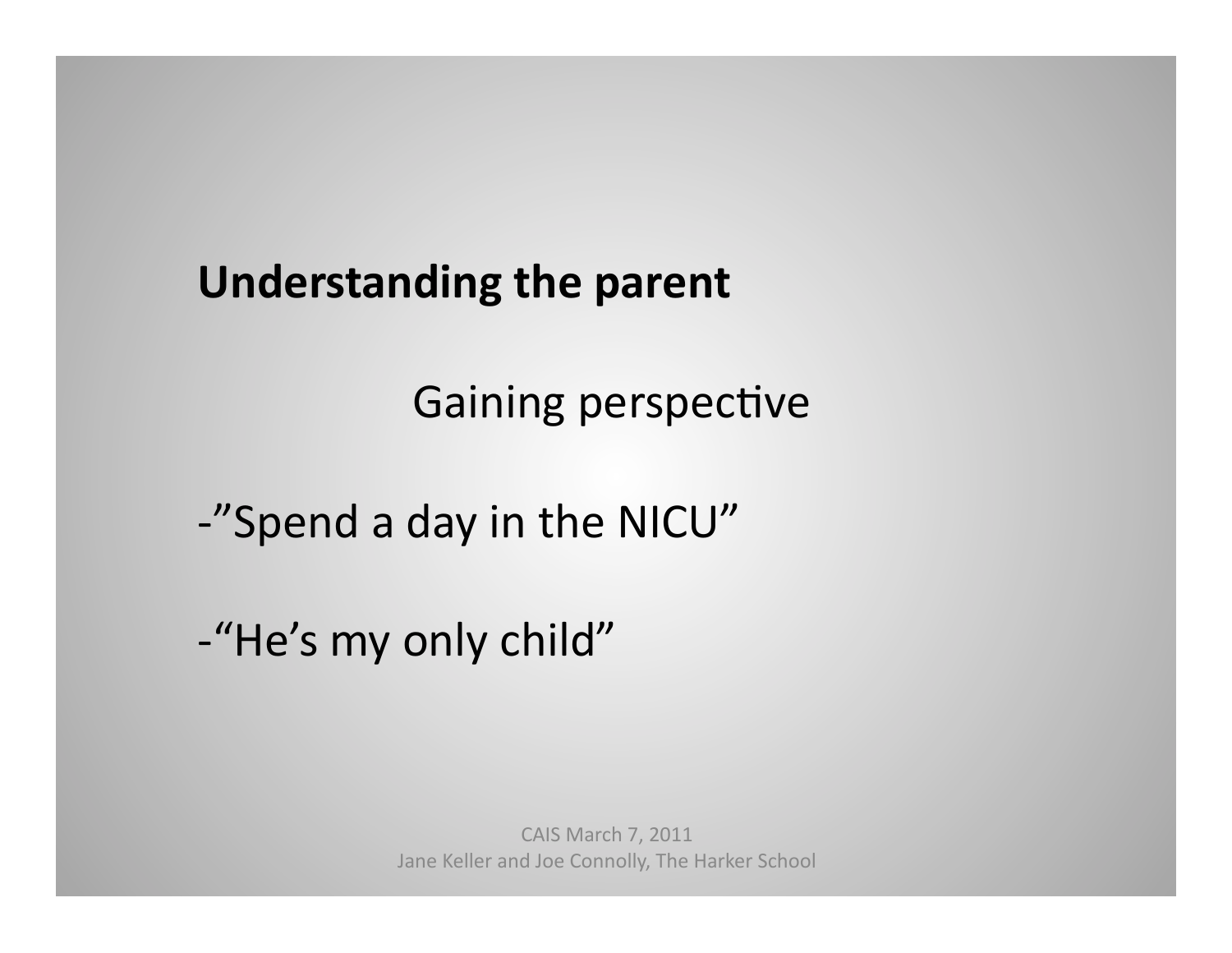It's not personal . . .

even when it IS personal.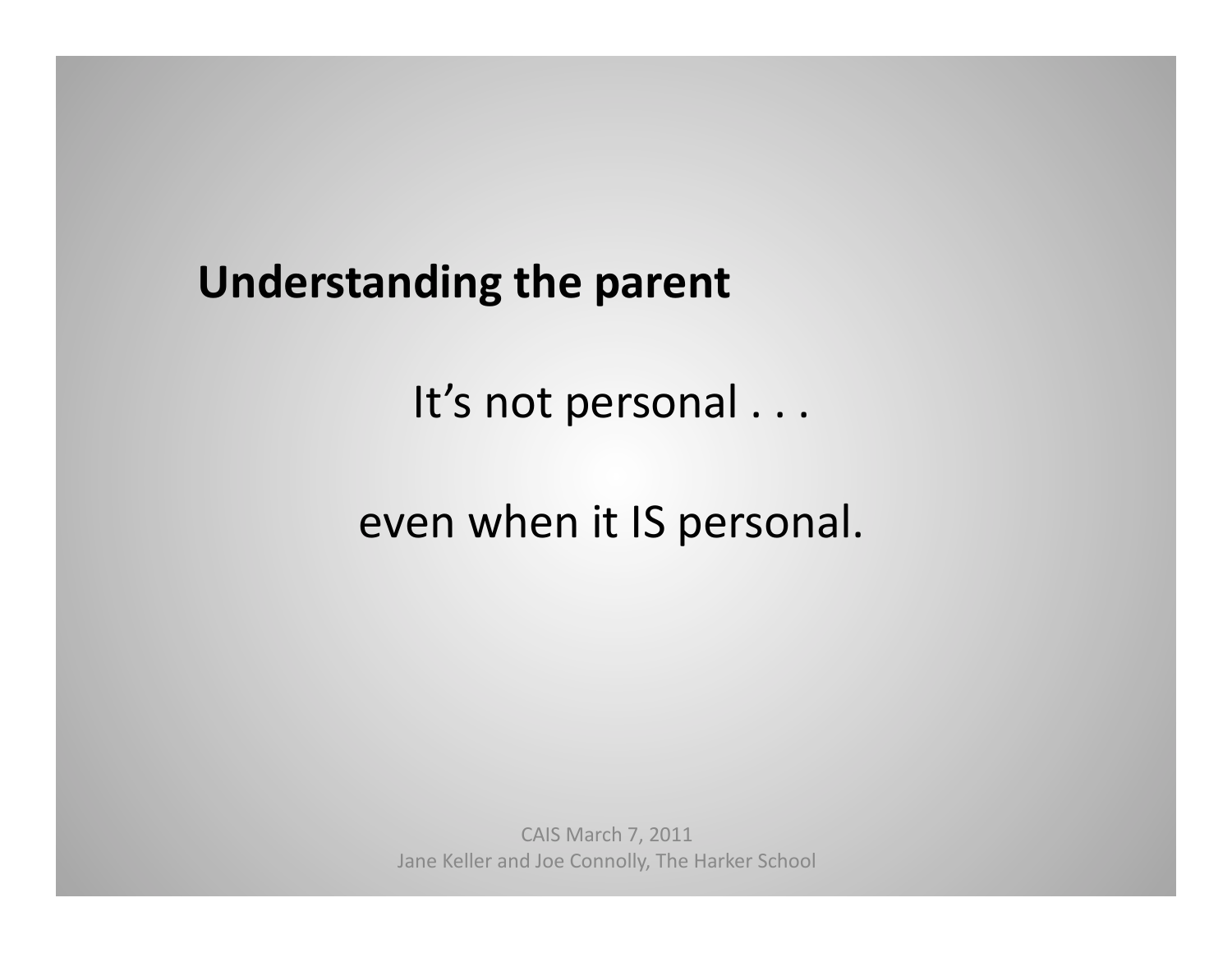# Parents will defend their child . . .

every time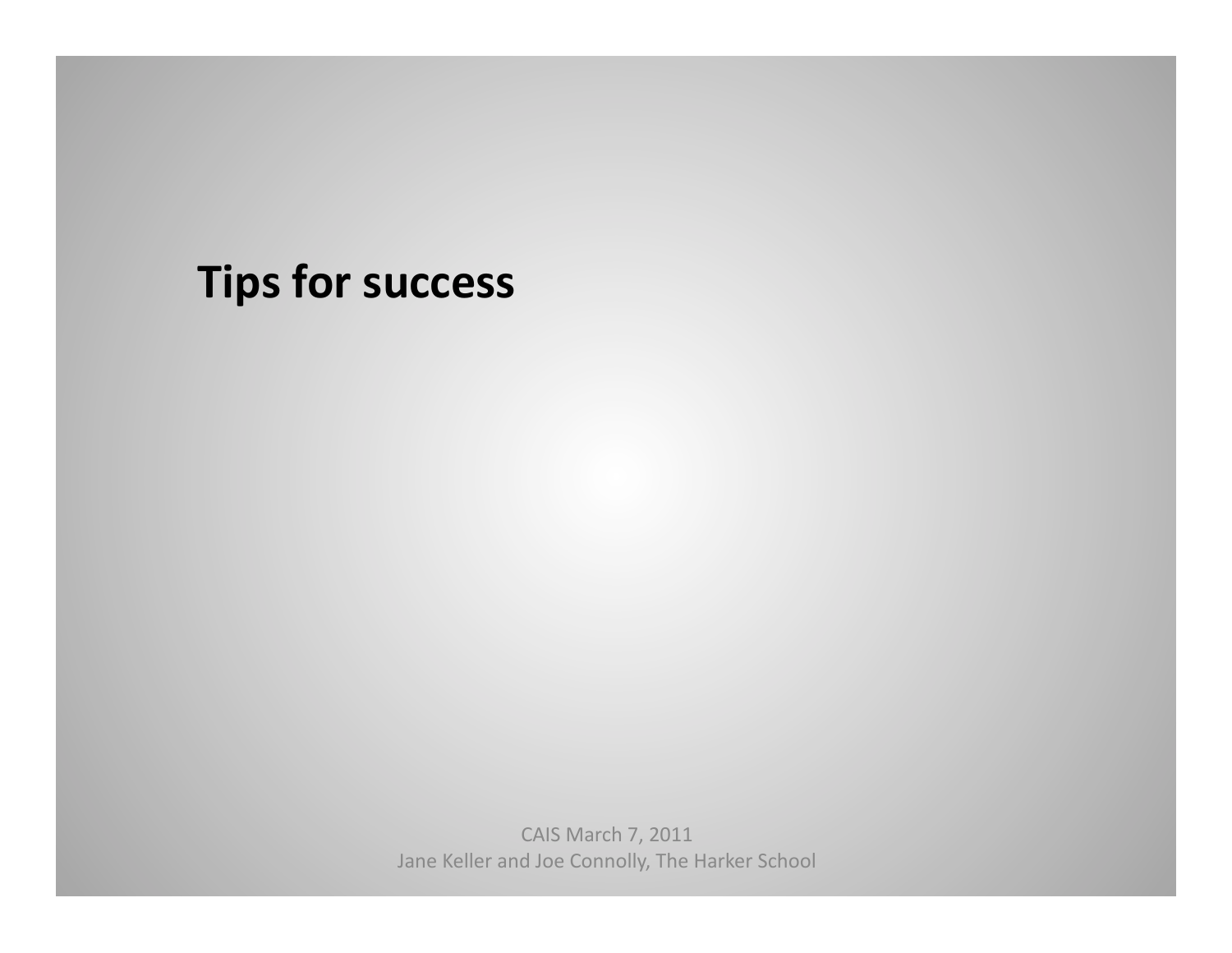Resist the Gossip

-Can lead to negativity

-The perception becomes the reality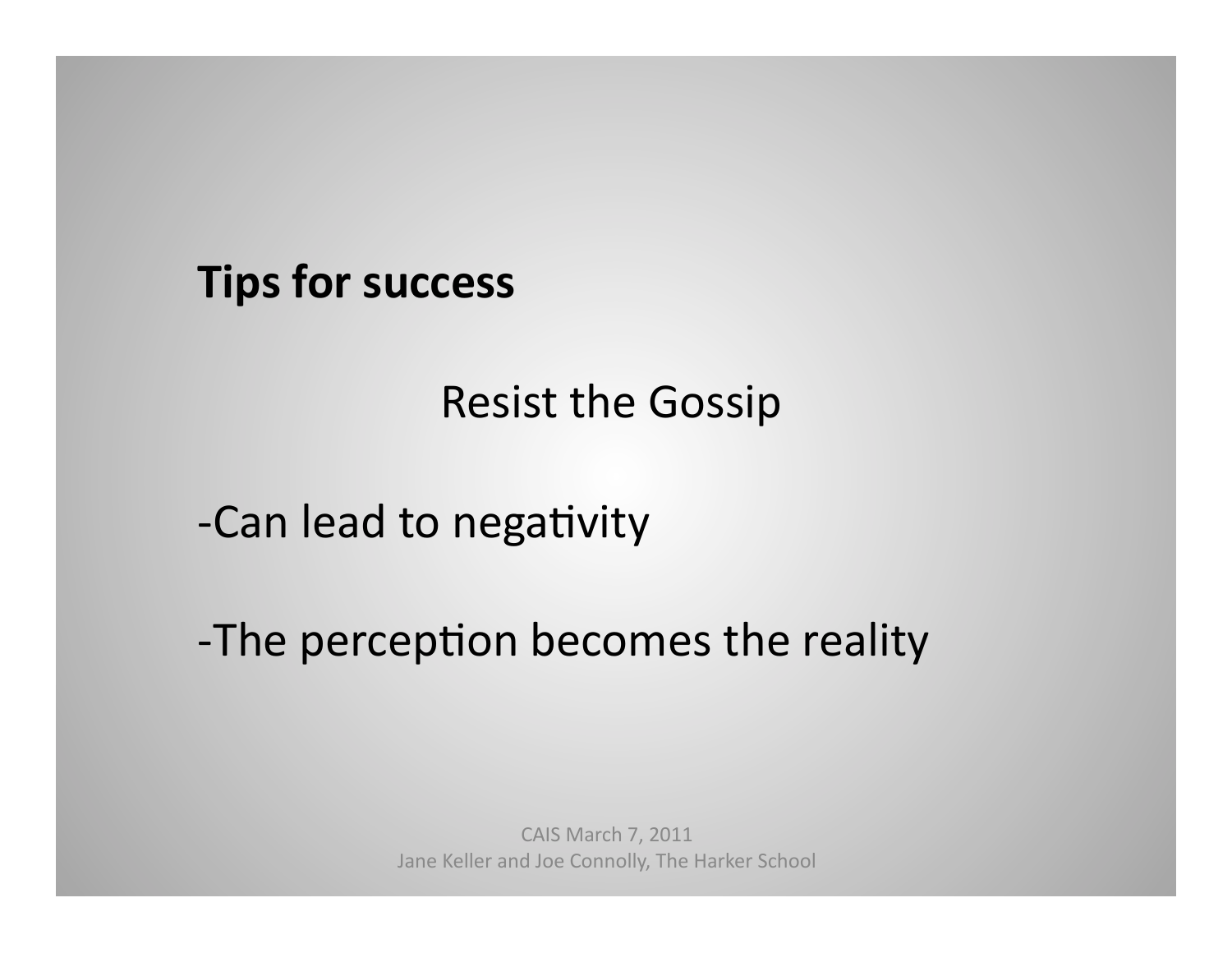# Assumptions make an  $&\%@$  out of you and me

# -Assumptions can torpedo the conversation before it beings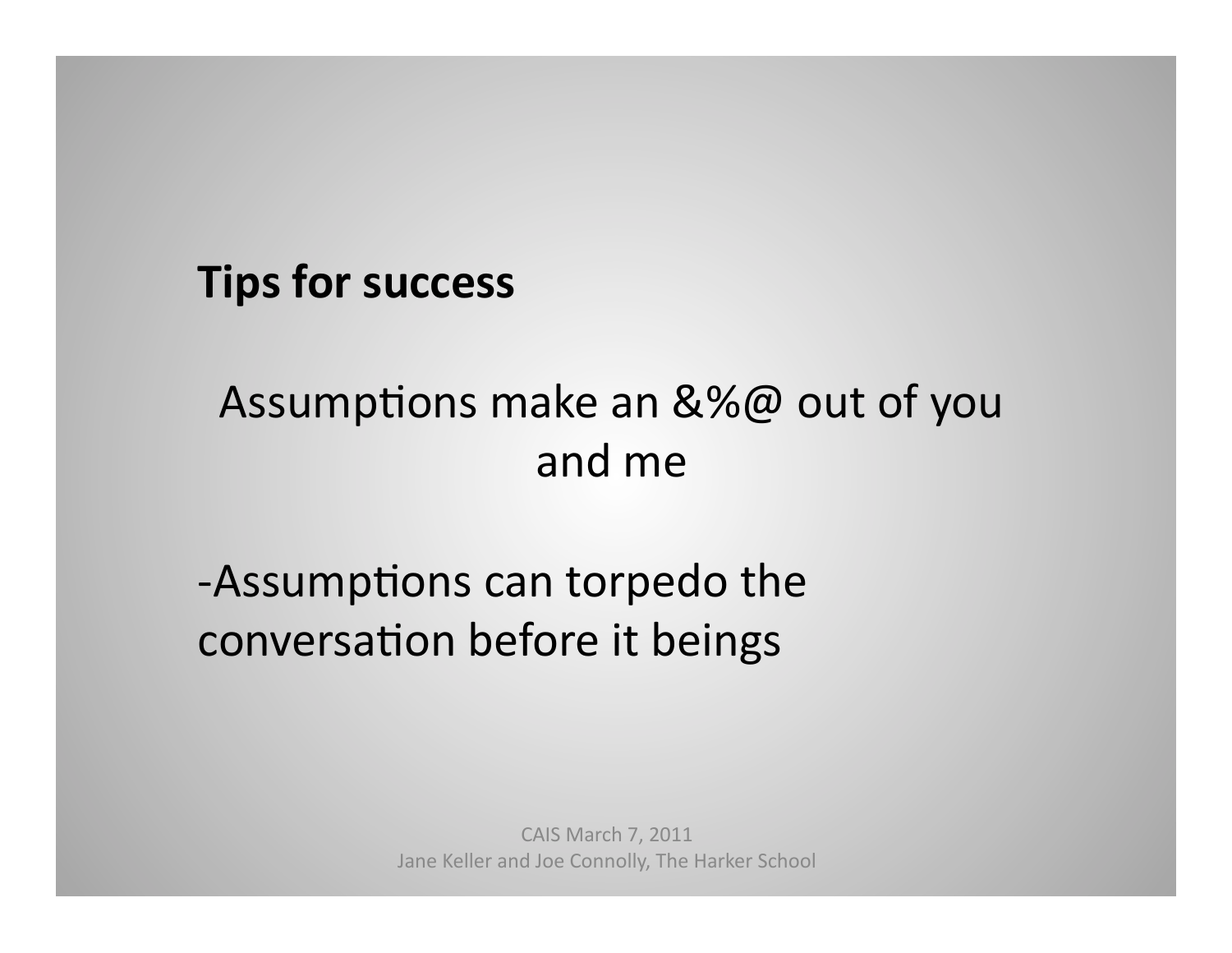# Use BIG chairs . . . sitting behind your desk establishes control

-Be equal in your desire to help the child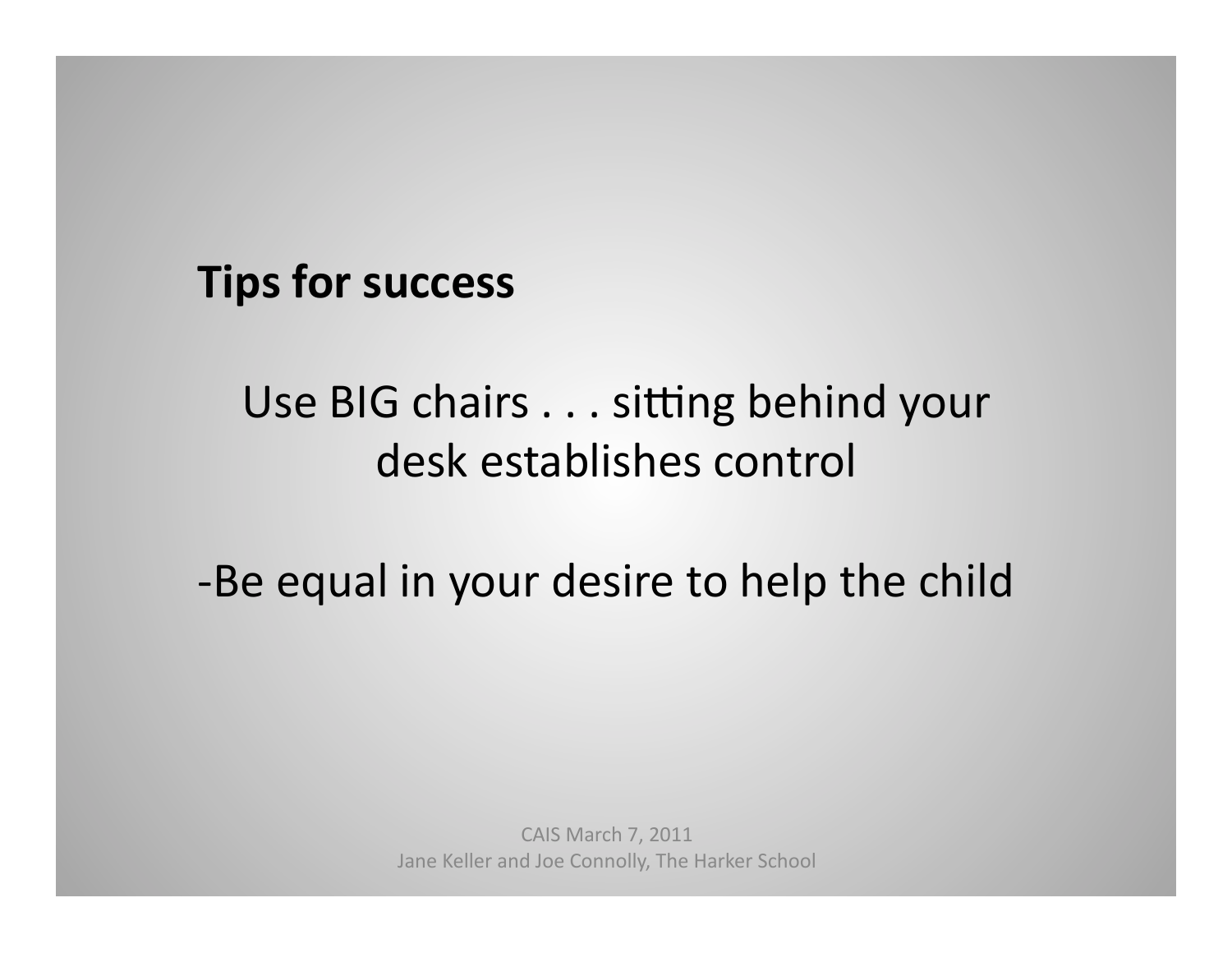# Understand the difference between questions and objections

-What grade did my child get on that test?

-I think you give too much homework.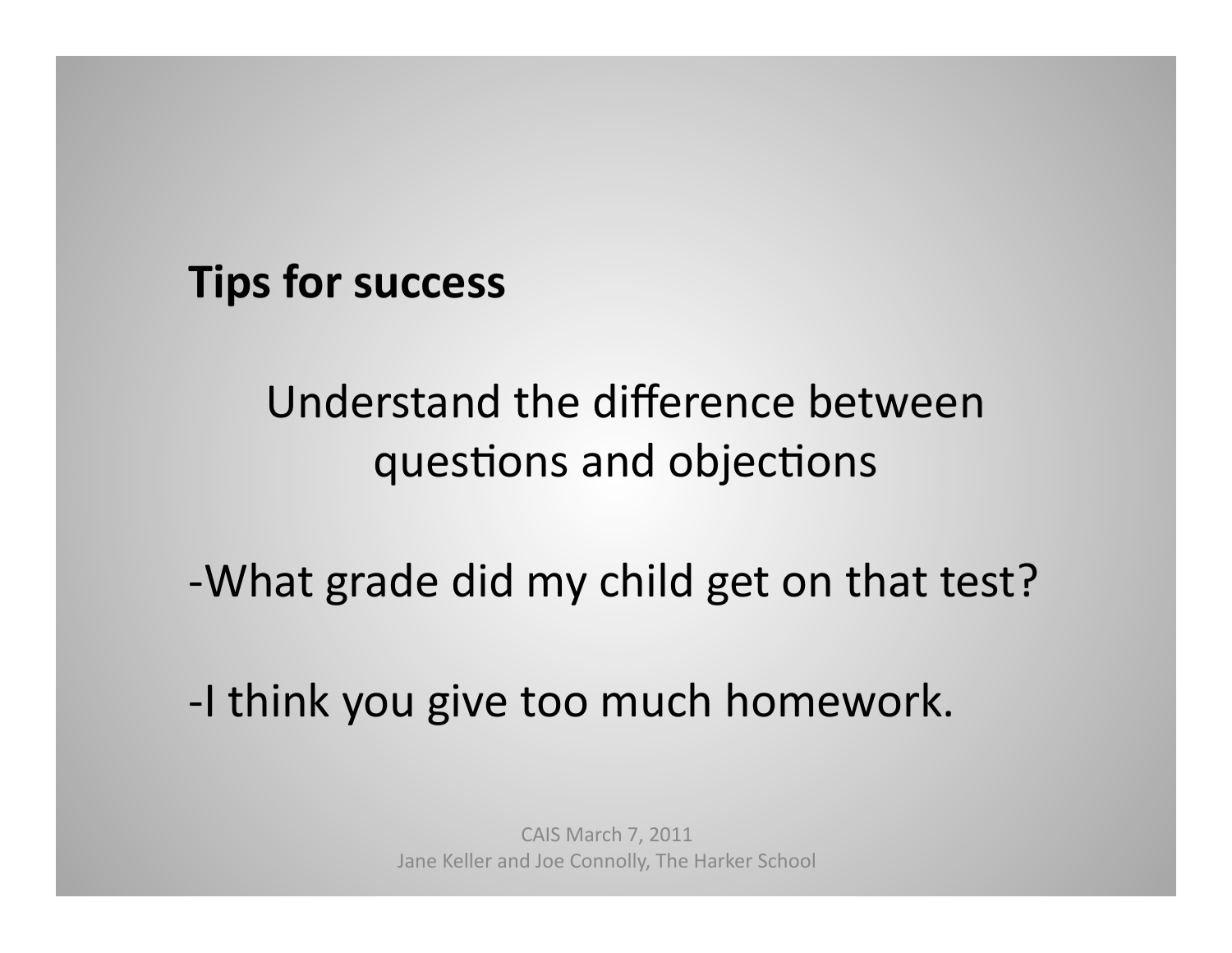Let the parent finish asking the question

-Be careful about interrupting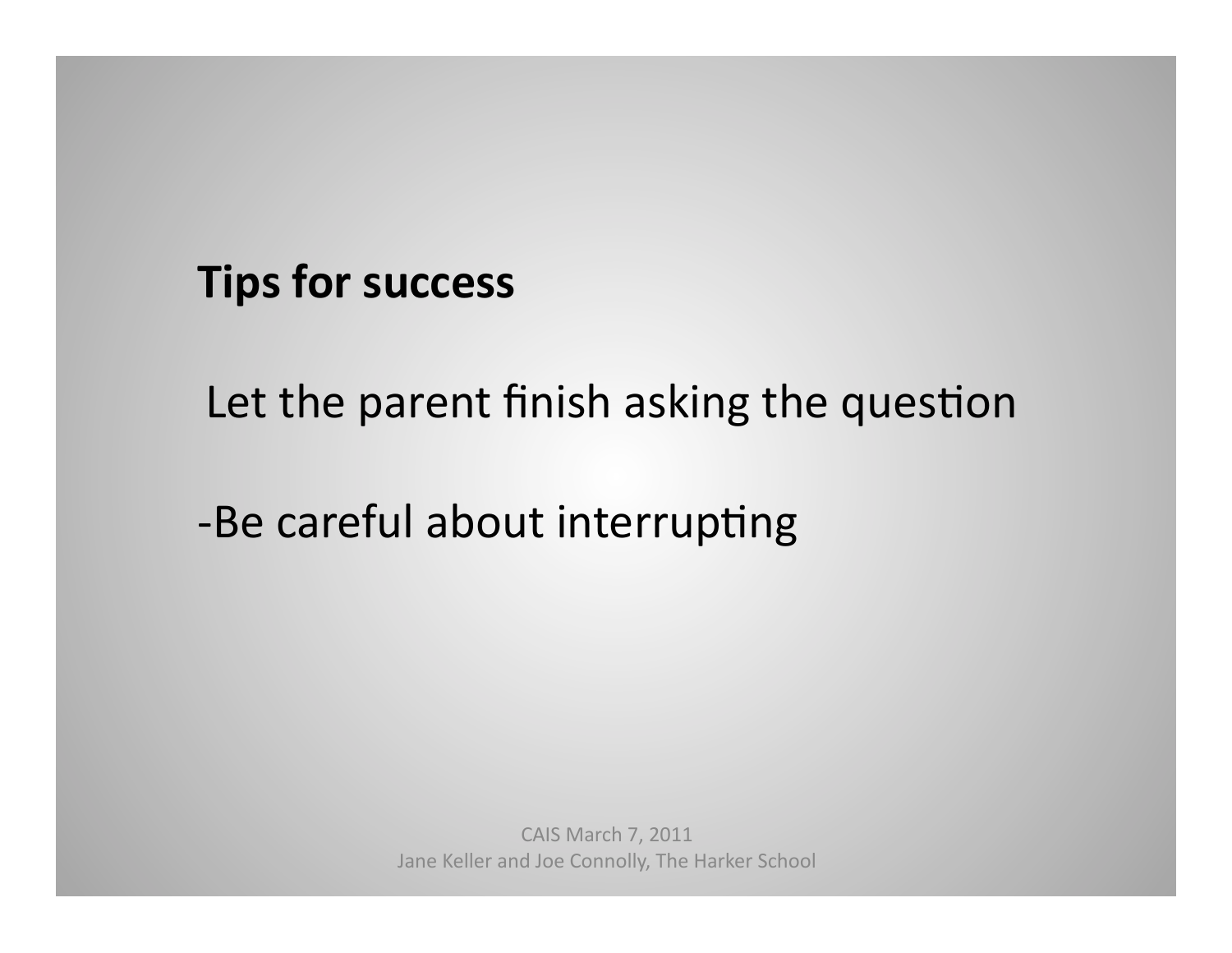Use active listening

-Two ears and one mouth

-Mirror vs. Mimic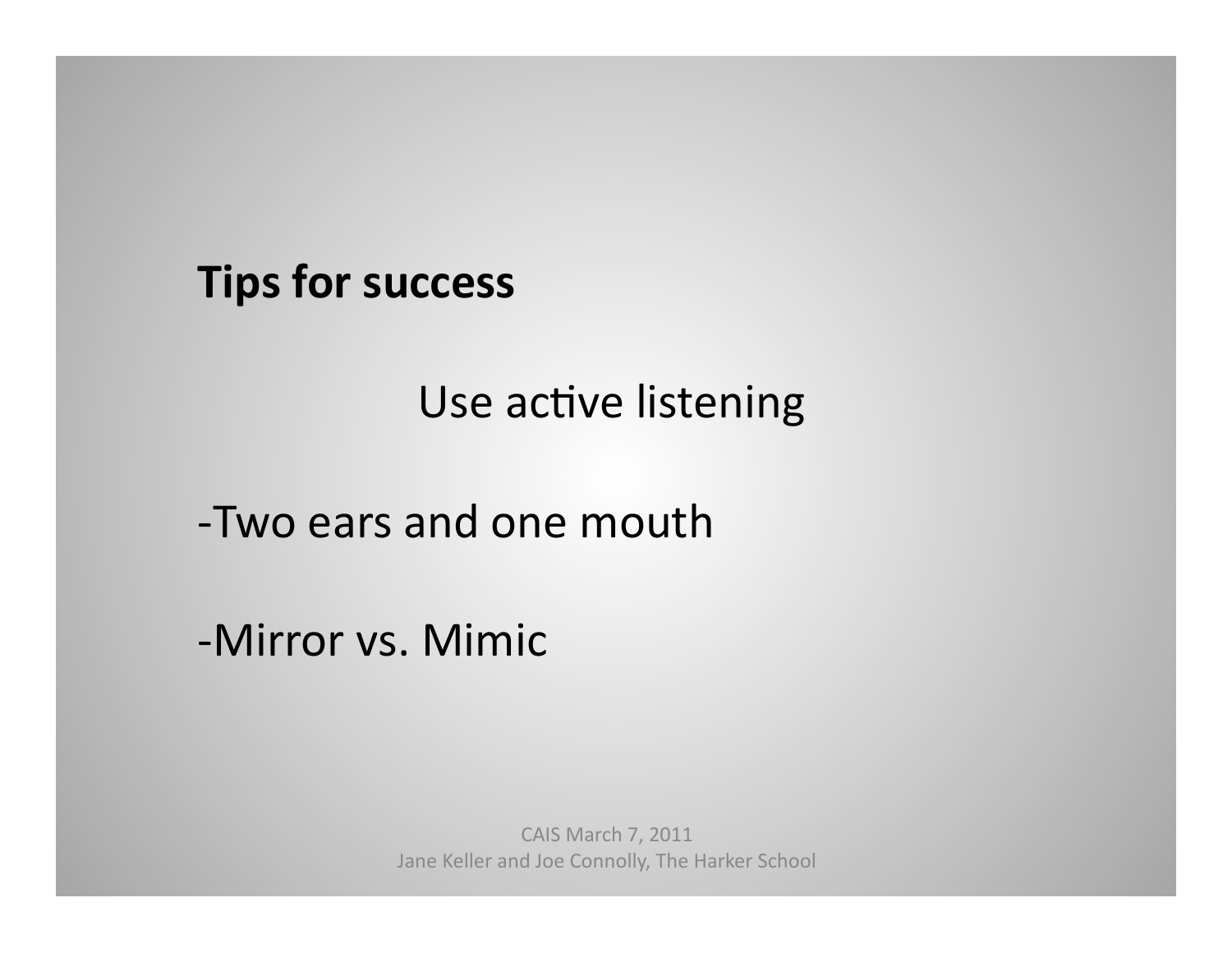Be wary of the WHY question

-Somebody is trying to get control of the conversation.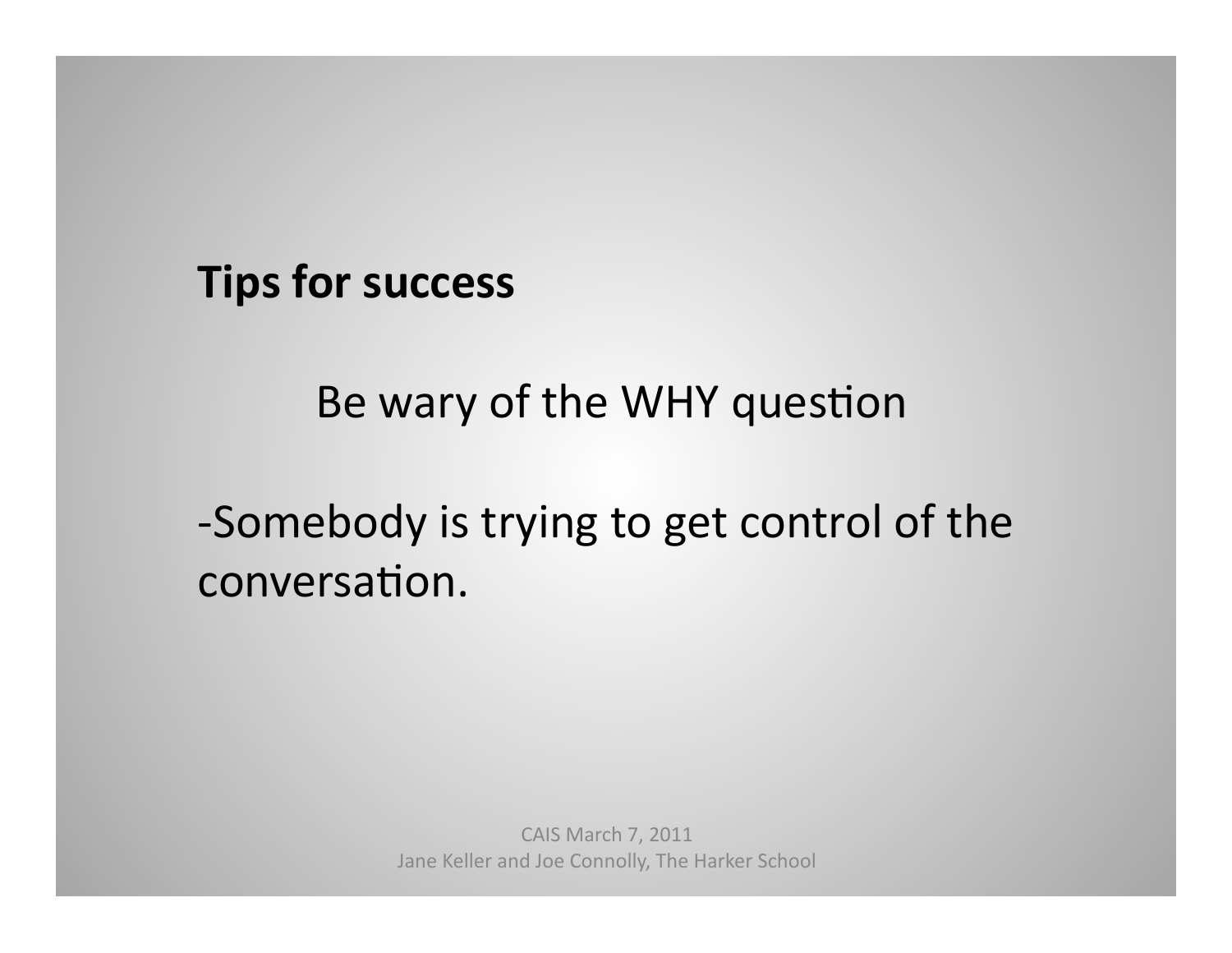Be careful about being defensive

-Especially after getting a WHY question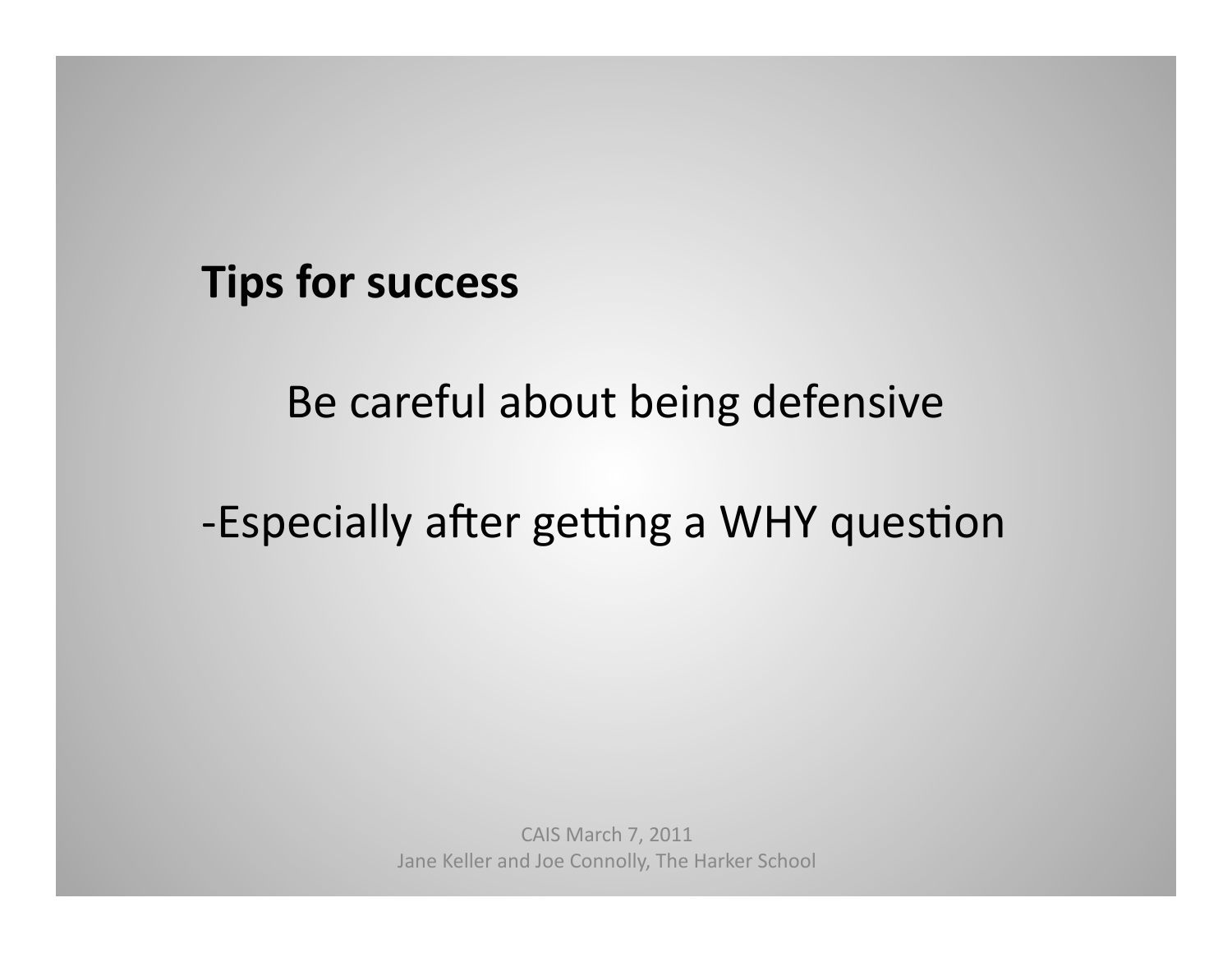"We catch more flies with honey . . ."

-Approach emails and phone calls with positive attitudes . . . Smile!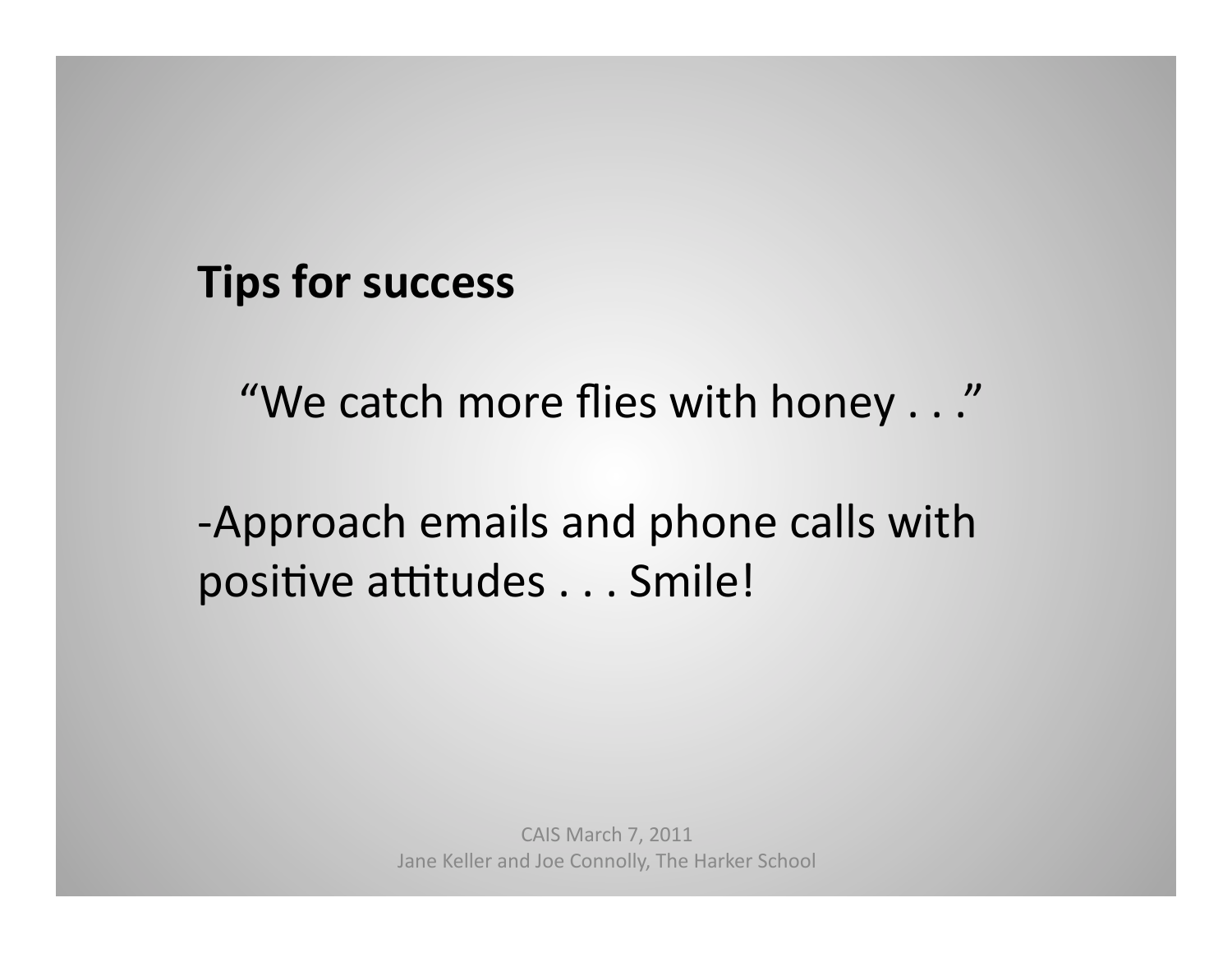# There is value of "How" we talk and deliver messages . . . with body language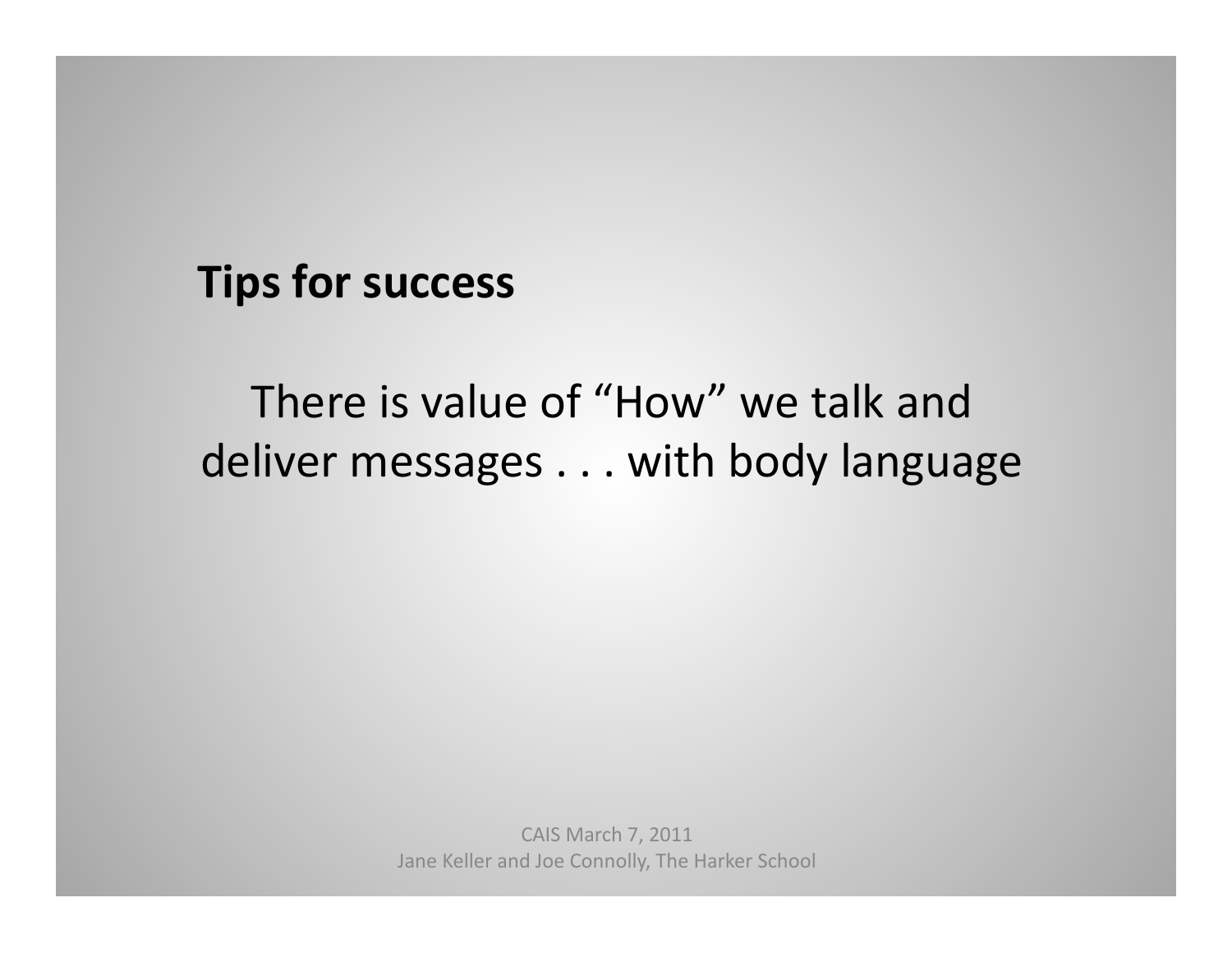Please pair up One parent, one teacher Defined roles Discuss after your role play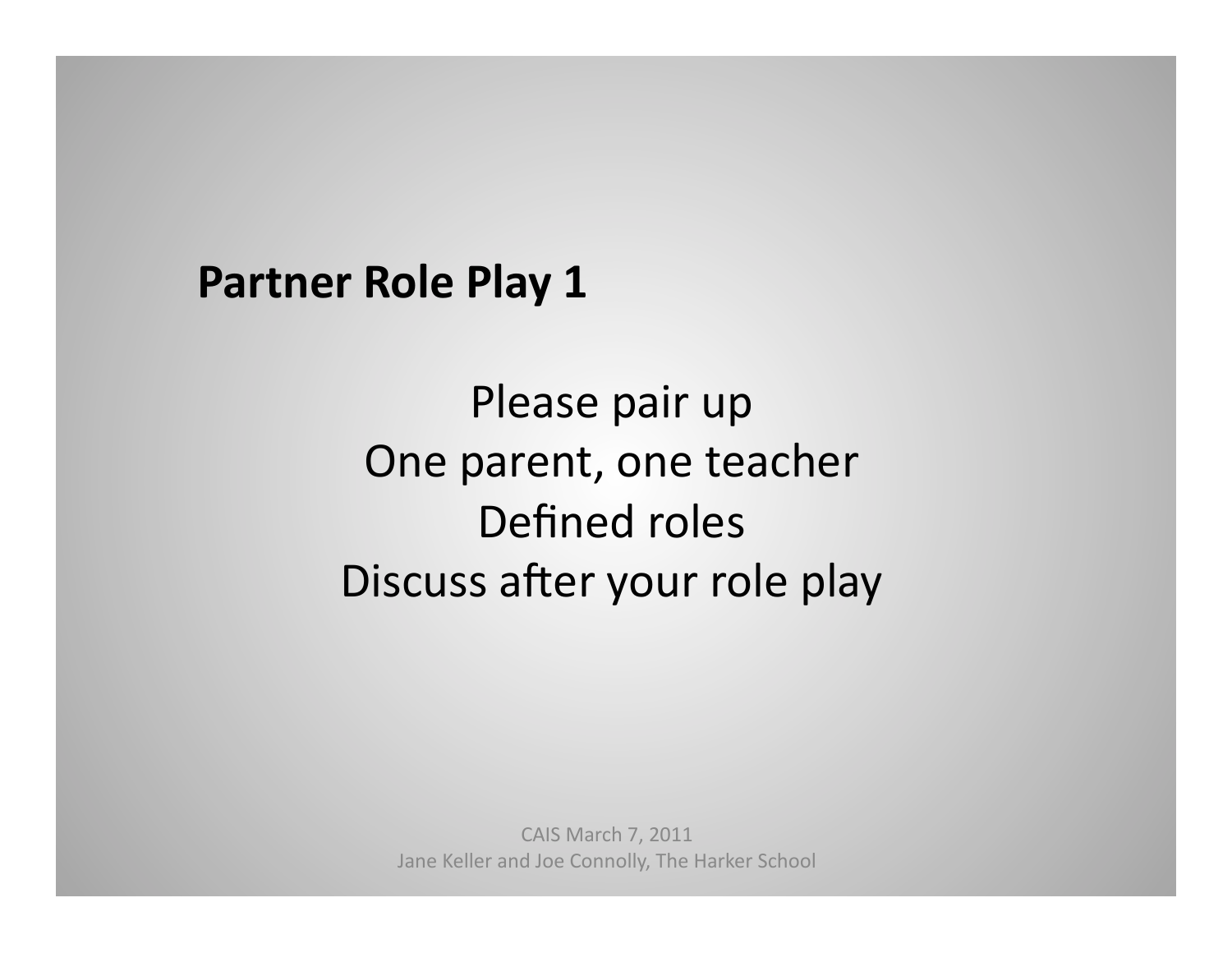# Whole group discussion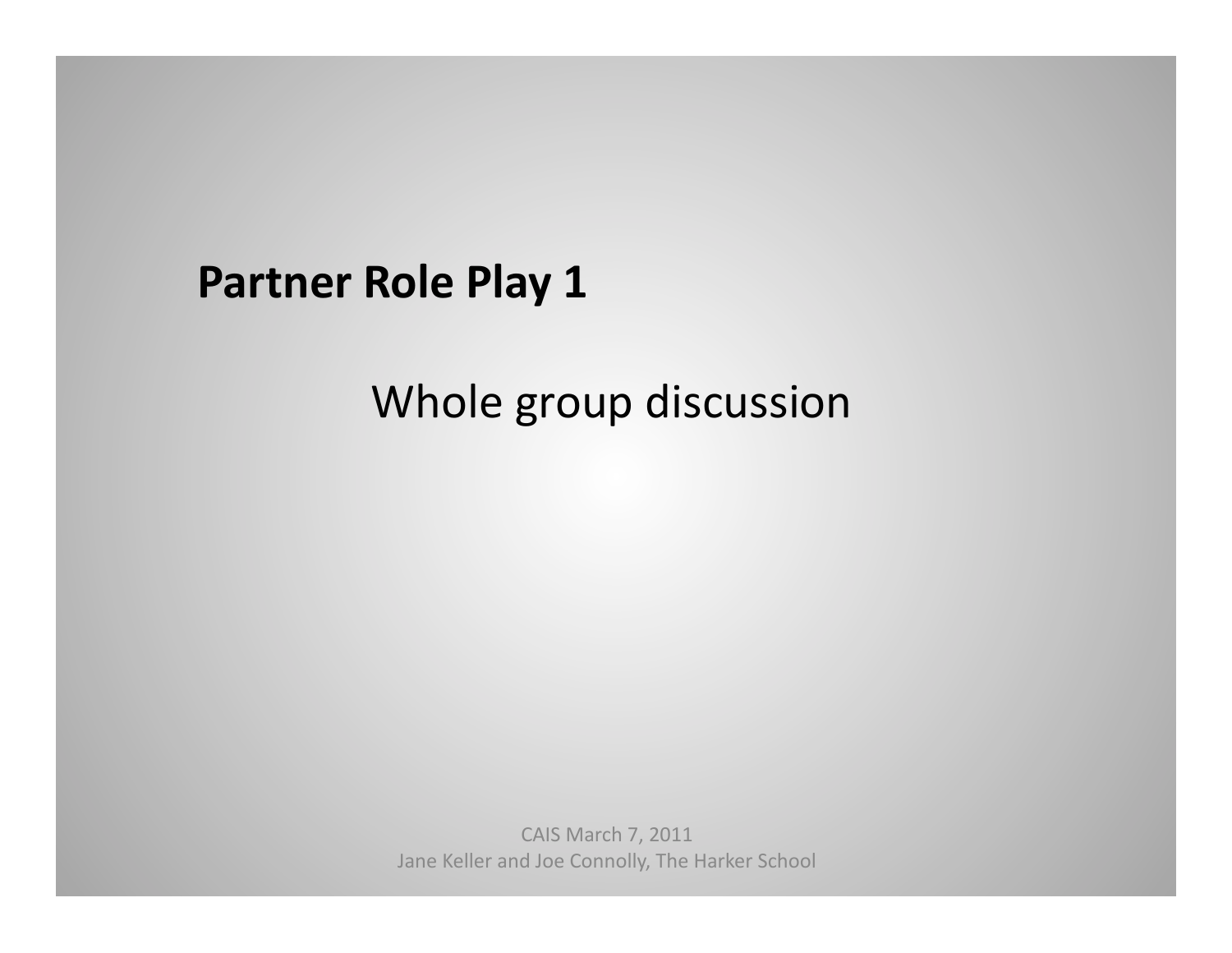Please pair up One parent, one teacher Defined roles Discuss after your role play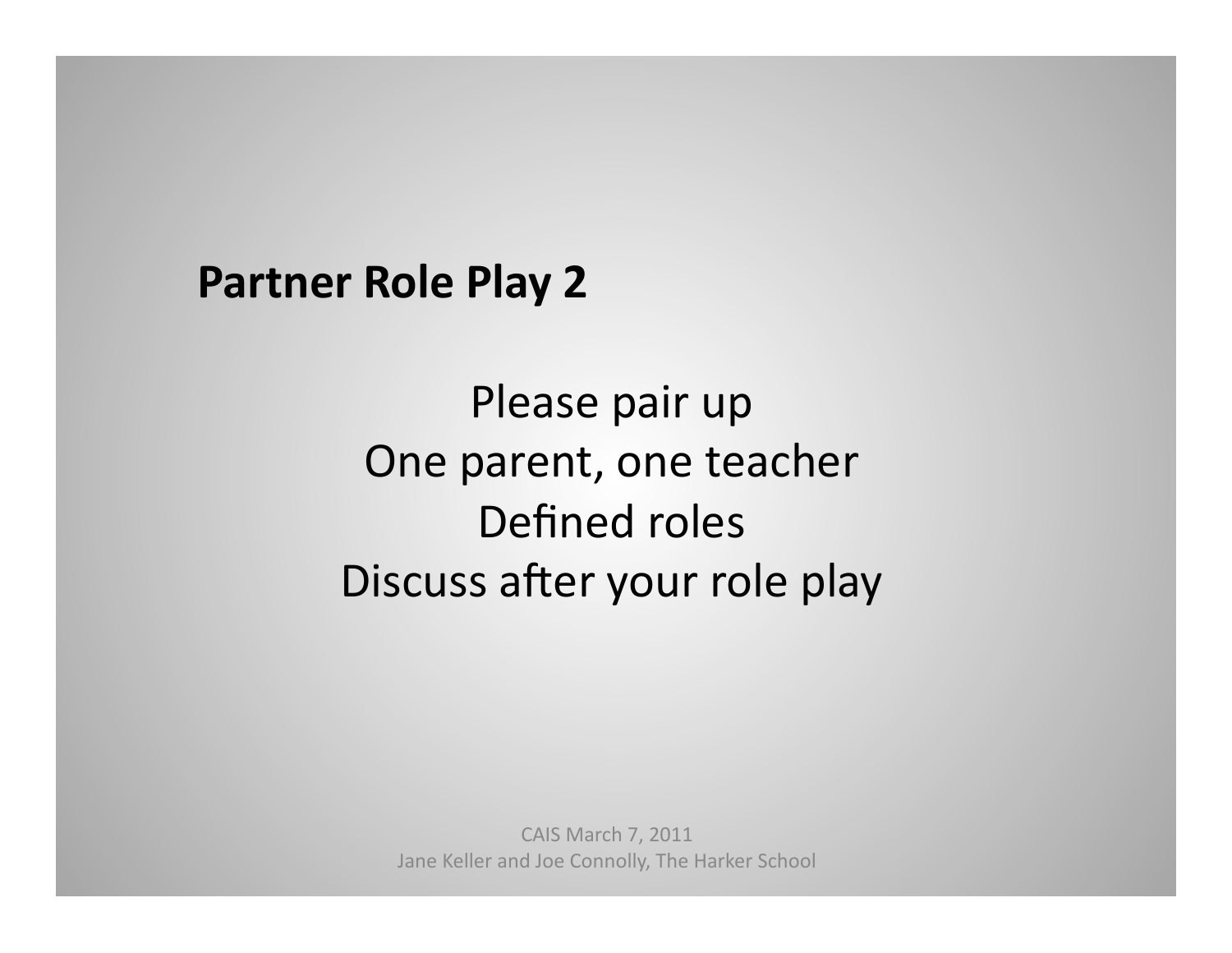# Whole group discussion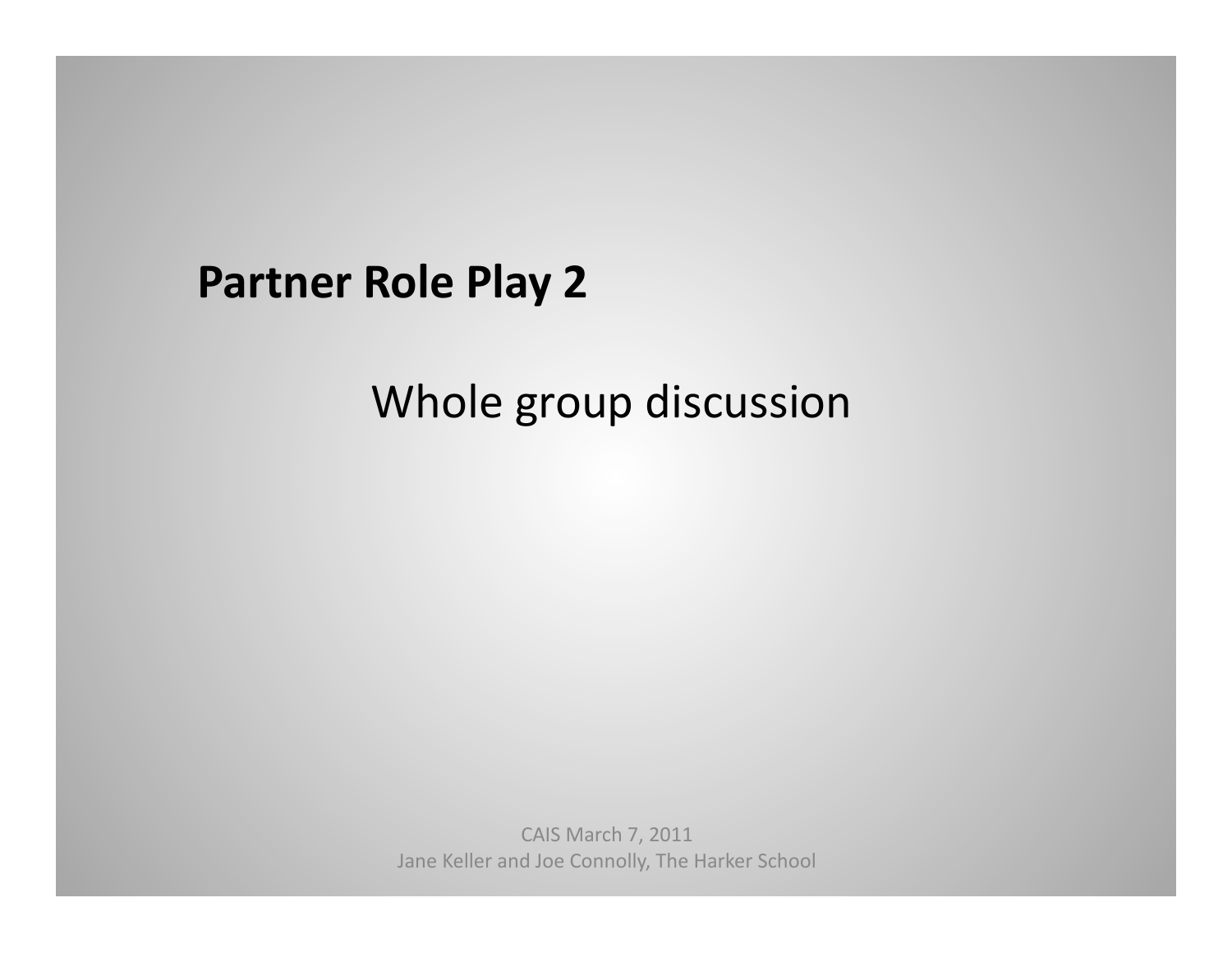## Volunteers?+

# Role play for the whole group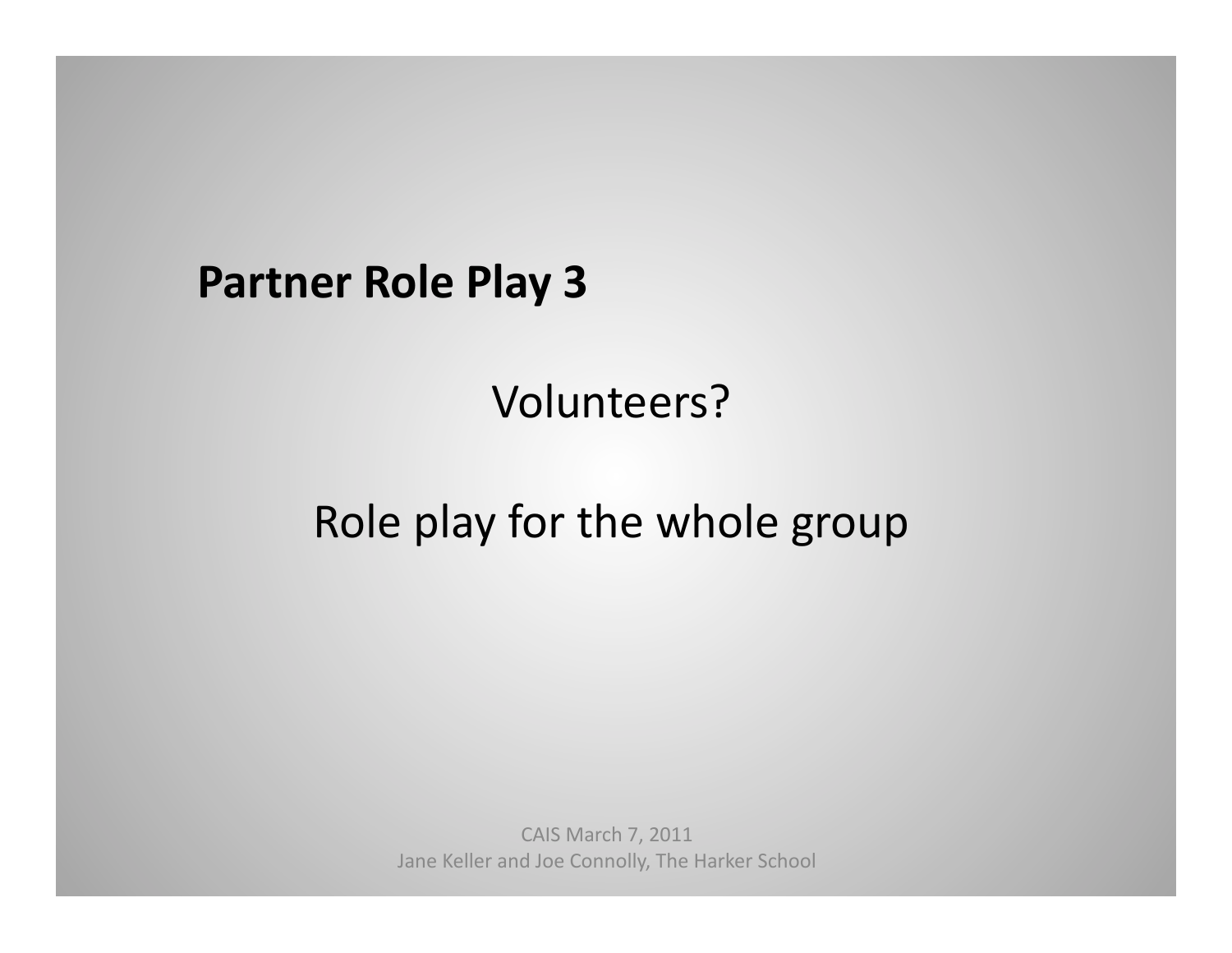# Whole group discussion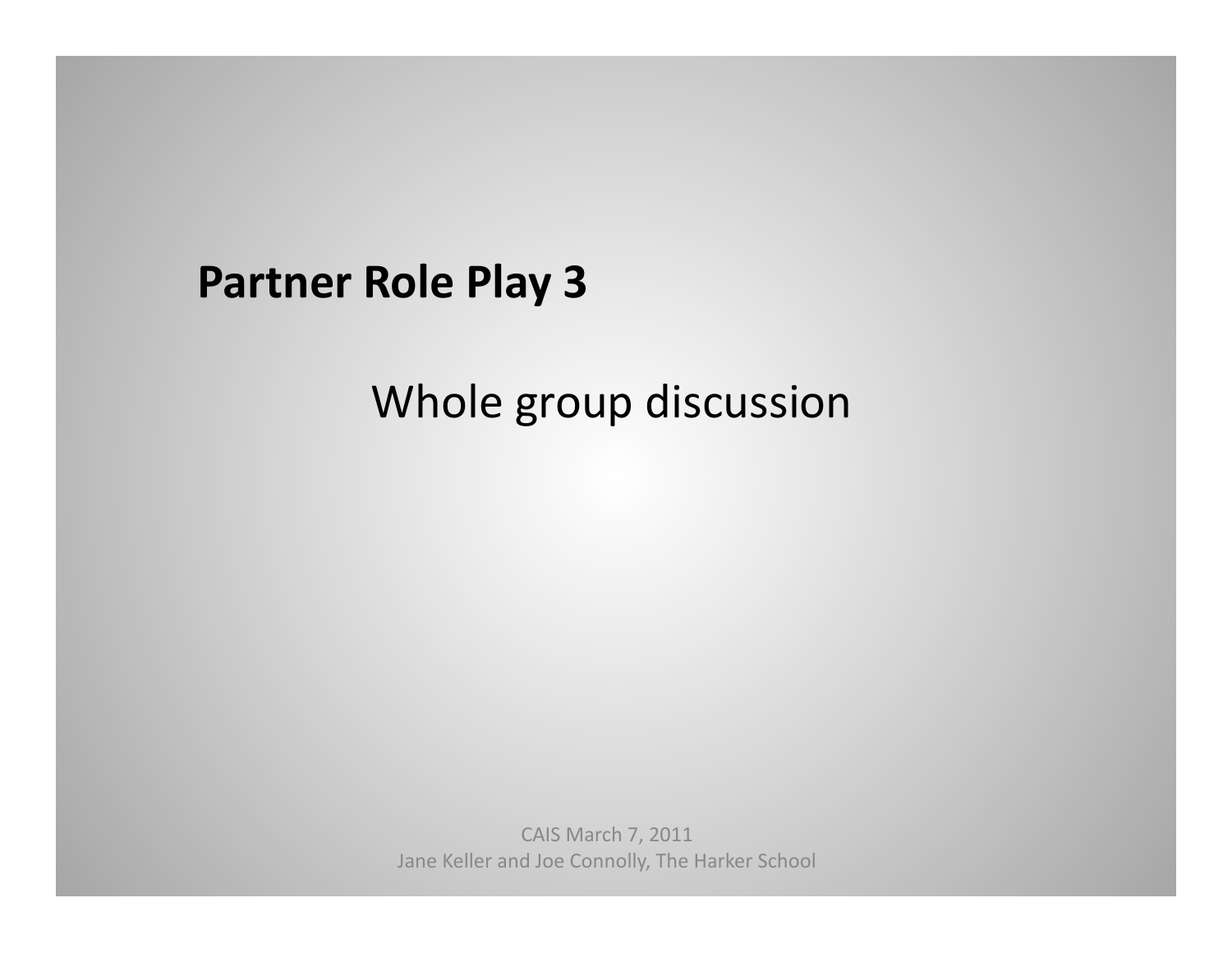#### **Questions and Answers**